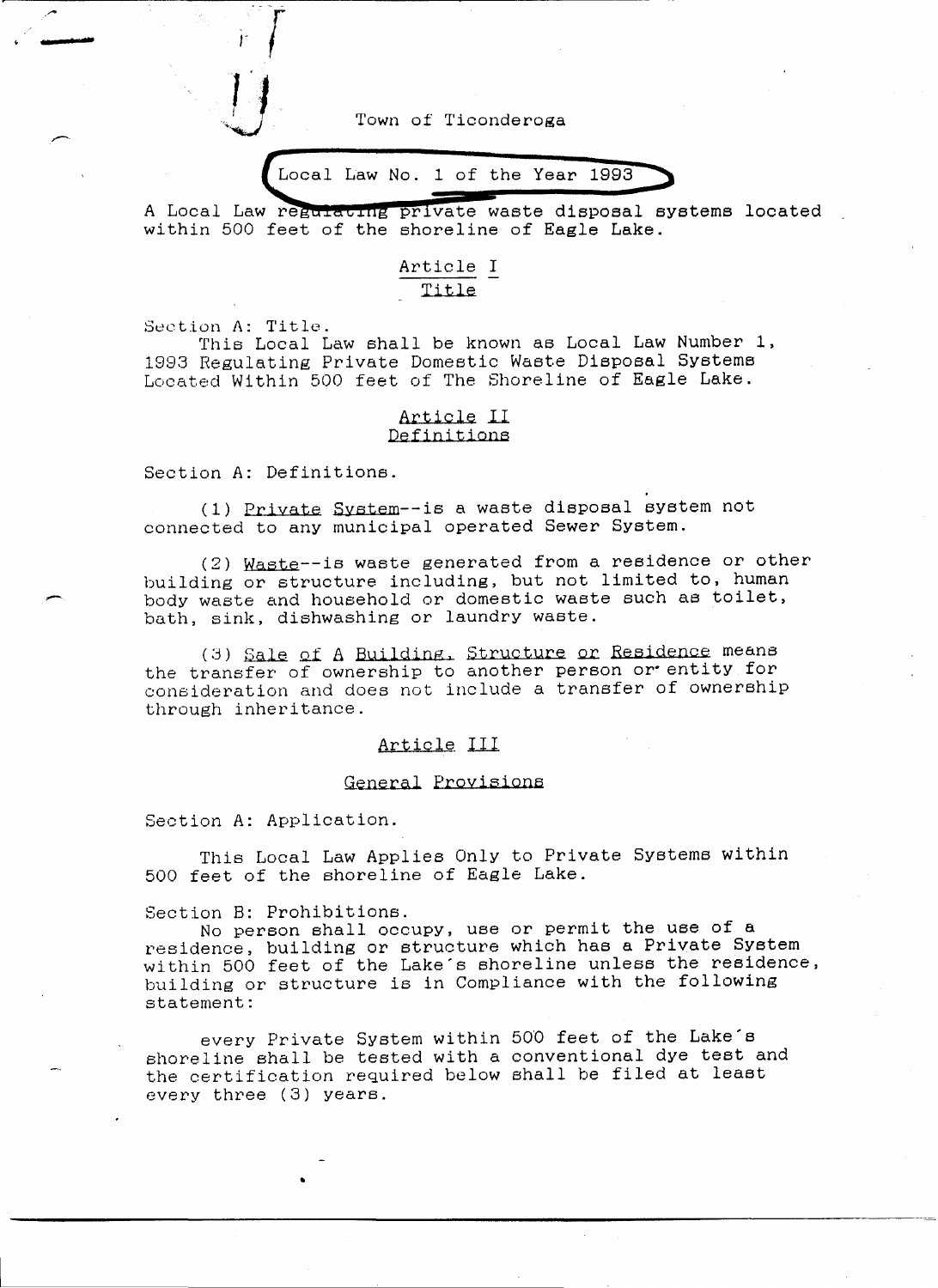Compliance with section B shall be evidenced by filing a report which contains the results of the conventional dye test with the Town of Ticonderoga Zoning Enforcement Officer. The report shall be in a form reasonably acceptable to the Zoning Enforcement Officer and shall state the results of the test. The report shall be signed by a person authorized in section D to perform the test.

The Zoning Enforcement Officer may from time to time issue rules and regulations governing the method of conducting dye tests.

#### Section C: Compliance.

All private systems in existence on the effective date of this Local Law shall have one (1) year from the date of initial testing to comply with the provisions of Section B of this Local Law. Thereafter, a dye test shall be performed as Thereafter, a dye test shall be performed as required in Section B at least once every three (3) years. All private systems built after the effective date of this Local Law shall comply with the provisions of Section B within one (1) year of the date of use or occupancy. Notwithstanding the foregoing two sentences, any sale of building, structure or residence 'containing a private system after the effective date of this Local Law shall be subject to the provisions of Section B.

#### Section D: Persons Authorized to Perform Tests

The conventional dye test required by this Local Law or the test authorized by Section E may only be performed by the Town of Ticonderoga Zoning Enforcement Officer, A Licensed Professional Engineer, A Registered Sanitarian, a Licensed Land Surveyor or any other person or persons authorized in writng by the Town of Ticonderoga Town Board.

#### Section E: Nonconventional Tests

•

 $\approx$ 

In the event a conventional dye test is inappropriate for a particular Private System, a person or entity may comply with this Local Law by performing a more appropriate alternative test and filing a certification with the Zoning Enforcement Officer which certification shall state the reason the conventional dye test is not appropriate, the nature of the test performed and the result of the test. This certification shall be signed by a person authorized in Section D.